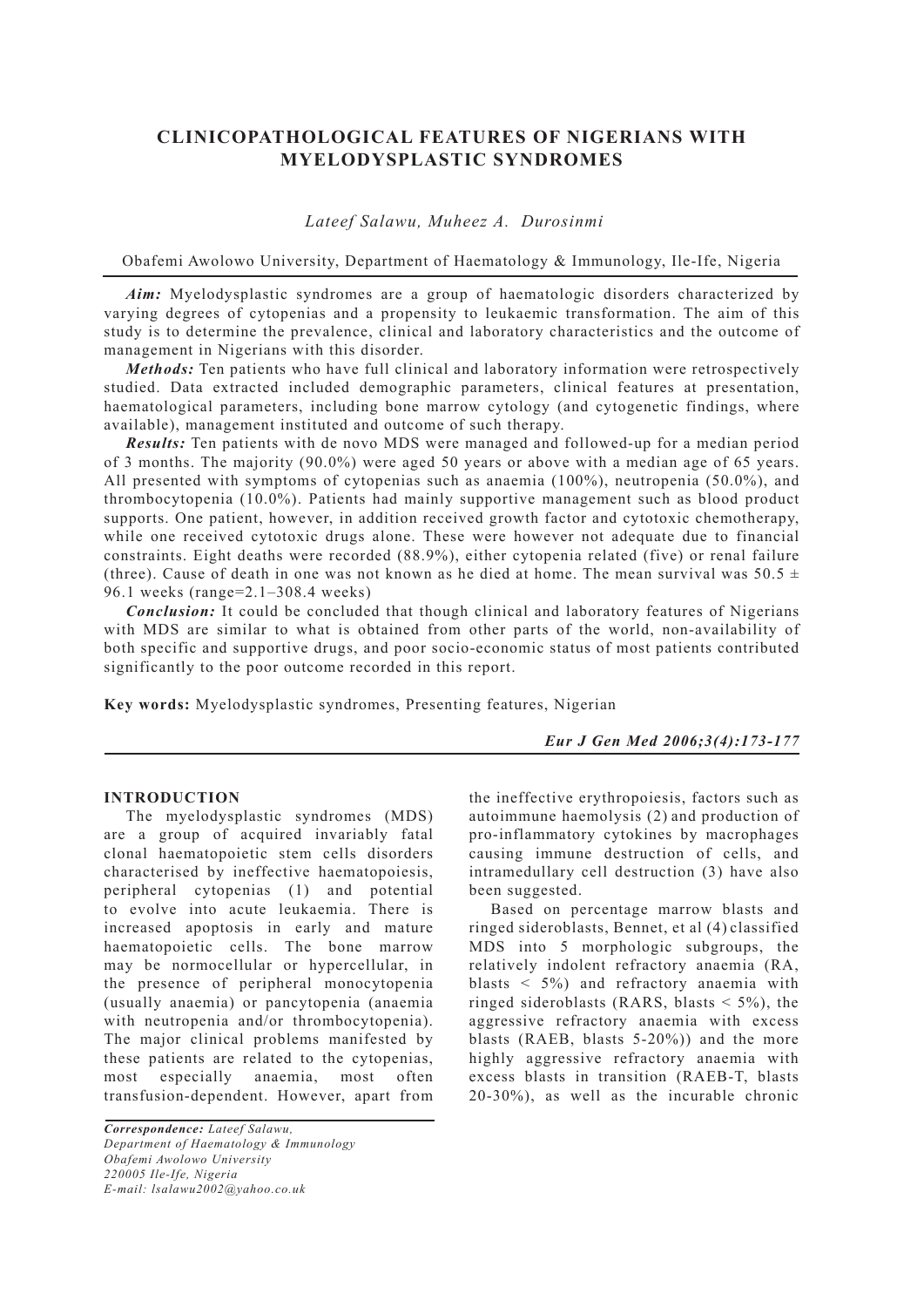|                                | *MDS     | $*RA$                    | RARS     | *RAEB RAEB-t CMML        |       |          |
|--------------------------------|----------|--------------------------|----------|--------------------------|-------|----------|
| Patients                       | 10       |                          |          |                          |       |          |
| Mean age $(yr)$                | 62.50    | 63.5                     | 72.0     | 61.50                    | 52.0  | 60.0     |
| Mean PCV $(\% )$               | 15.0     | 13.2                     | 18       | 14                       | 21    | 17       |
| Mean neutrophils, $X10^9/L$    |          | 2151.9 1650.8            | 1156     | 2456.6                   | 1606  | 5600     |
| Mean platelets, $X10^9/L$      | 92000    | 114600 78000             |          | 15500                    | 30000 | 217000   |
| BM blasts $(\% )$              | $0 - 54$ | $\theta$                 | $\theta$ | $0 - 11$                 | 54    | $5 - 50$ |
| Pre-leukaemic duration (weeks) | $1 - 8$  | $\overline{\phantom{a}}$ |          | $\overline{\phantom{0}}$ |       | 8        |
| Survival (weeks)               | 50.5     | 73.0                     | 151.2    | 12.4                     | 13.0  | date     |

**Table 1.Clinical and laboratory features of patient with MDS at diagnosis**

*\* Mean value for the subtype*

*RA=Refractory anaemia, RARS= Refractory anaemia with ringed sideroblasts, RAEB= Refractory anaemia with excess of blasts, RAEB-t=Refractory anaemia with excess of blasts in transformation, CMML=Chronic myelomonocytic* 

myelomonocytic leukaemia (CMML, blasts 1-20%). Refractory anaemia with ringed sideroblasts (RARS) has sideroblasts in excess of 15%, compared to other variants with ringed sideroblasts of less than 15%. Median survival range from 50 months in RA and RARS, 18 months in CMML, 13 in RAEB and only 6 months in RAEB-t (4). The latest WHO classification has put RAEB-t under acute myeloblastic leukaemia and reclassified CMML as a variant of chronic myelocytic leukaemia (5).

Using proportions of marrow blasts, type of cytogenetic aberration and the degree of cytopenia, MDS has been stratified into 4 risk groups (the International prognostic Scoring System-IPSS), the low risk group with IPSS score of 0, the Intermediate-1 group with a score of 0.5-1.0, the second Intermediate-2 with 1.5-2.0 score and the more aggressive poor risk with an score of greater than 2.5 (6). Good-risk patients survived for 5.7 years, compared to 3.5 years for the Intermediate-1, while the Intermediate-2 and poor risk groups had the worst prognosis, surviving for only 1.2 and 0.4 years, respectively.

Until very recently, therapy of MDS was mainly supportive aimed at controlling the associated anaemia and infections. Growth factor (erythropoietin with or without G-CSF), low-dose Cytarabine have been used with variable results; even, corticosteroids have been tried in the very rare cases immune-related MDS (7). Allogeneic stem cell transplantation is the ultimate in the fit,

**Table 2. Clinical Features of Nigerians with MDS at Presentation**

| Symptomatic anaemia<br>Features of infection | $10(100\%)$<br>$5(50.0\%)$ |
|----------------------------------------------|----------------------------|
| Bleeding manifestation                       | $1(10.0\%)$                |
| Skin deposit                                 | $1(100\%)$                 |

younger patients (< 40 years) with suitable donor.

Azacitidine, a DNA methyltransferase inhibitor has recently been introduced with good results, even in individuals with the more advanced RAEB and RAEB-t. Similarly, antiangiogenesis such as thalidomide and lenalidomide have been used, with variable responses (8). This report retrospectively analysed some clinical, haematological and immunological features of Nigerians with MDS managed in our hospital over a period of 14 years (1991-2005)

#### **MATERIAL AND METHODS**

The data of patients with the diagnosis of MDS managed between January 1991 and December 2005 were retrieved from the Departmental register and analysed.

The following demographic data were extracted from their case files: age, gender, blood counts including reticulocytes count at the time of diagnosis, erythrocyte sedimentation rate (ESR), clinical features and physical findings at presentation, blood transfusion requirements, bone marrow (BM) aspiration cytology results (including Perl's stained marrow to check for ringed sideroblasts), cytogenetic study findings, result of Coomb's test, the final diagnosis, management instituted, length of time of follow-up, eventual outcome, and the cause (s) of death. However, events such as infection as a result of neutropaenia, haemorrhage from thrombocytopenia, pancytopaenia from BM failure and acute leukaemia transformation were all considered as MDS-related causes of death. The Leishman-stained marrow and peripheral blood (PB) films of each patient were re-evaluated for the purpose of classification using the French-American-British (FAB) system. Diagnosis was confirmed based on the presence of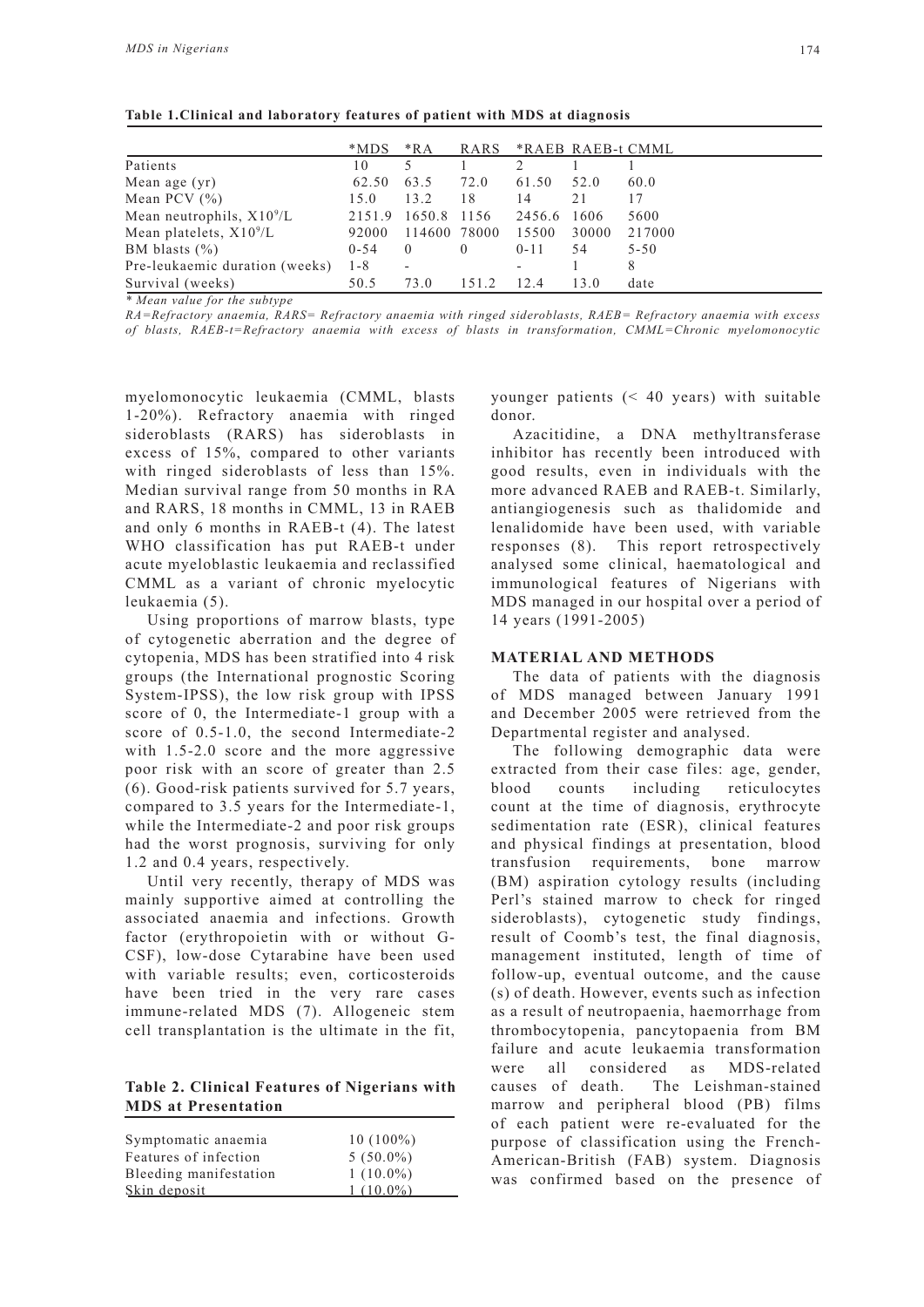| Table 3. |  | Number of Peripheral Blood              |  |
|----------|--|-----------------------------------------|--|
|          |  | <b>Cytopenias in Nigerians with MDS</b> |  |
| .        |  |                                         |  |

| Number of lineage | $\frac{0}{0}$ |  |
|-------------------|---------------|--|
| Trilineage        |               |  |
| Bilineage         | 15            |  |
| Single            |               |  |

clinical features of cytopenias (anaemia, infections/fever or bleeding diathesis) and the finding of cytomorphologic features of dyshaematopoiesis in the peripheral blood film and the marrow. All patients were classified into the various subtypes of MDS based on the FAB system (4).

SPSS for Windows version 11 (SPP Inc 1989-2001) was used for computing all statistical calculations, including Kaplan-Meier survival studies.

#### **RESULTS**

#### *Patients' Clinical Characteristics*

Within the study period of 14 years, a total of 688 haematological malignancies were managed, out which 13 (1.9%) were classified as MDS. However, only 10 patients whose complete data could be found were analysed, given a prevalence of 1.5 %. All were de-novo (primary) MDS. They were made up of 7 males (70.0%) and 3 females (30.0%) with a male to female ratio of about 2 to 1 (Table 1). Their mean age at presentation was 62.50 years with a range of  $42 - 80$  years. Nine  $(90.0\%)$  of the patients were 50 years and above at the time of presentation. All of them presented with features of cytopenias (Table 2), including severe weakness (100%), fever (36.4%) and one patient each presented with gum bleeding and skin deposit (9.1%). Hepatomegaly was found in 5 (50.0%) while one patient also had splenomegaly. One patient (classified as CMML) had massive cellulitis; one was in congestive cardiac failure (classified as RAEB-t) while another had pedal oedema.

#### *Haematological Parameters*

All patients presented with severe anaemia, with a mean PCV of 15.0% (range  $= 9 - 21\%$ , while 72.7% of them had platelet count of  $\leq 90,000/\text{mm}^3$  with a range of  $10,000$ 

|  | Table 4. Management |  |
|--|---------------------|--|
|  |                     |  |

| Blood and blood products | $10(100\%)$ |
|--------------------------|-------------|
| Haematinic               | $10(100\%)$ |
| Erythropoietin           | $1(10.0\%)$ |
| Haemodialysis            | $2(20.0\%)$ |
| Antibiotics              | $5(50.0\%)$ |
| Hydroxyurea              | $1(10.0\%)$ |
| Ara-C                    | $3(30.0\%)$ |

to 217,000/mm3 . The median white cell count at presentation was 4550/mm3 (range  $= 900 - 28000/mm^3$  and the erythrocyte sedimentation rate ranged between 12mm and 140mm in the first hour (Westergren), with a median of 124mm in the first hour.

The peripheral blood film examination showed dyshaematopoiesis in the three cell lines in 63.6%, two cell lines and one cell line in 18.2% of patients, respectively. The BM slides could be retrieved in 9 cases; 5 were found to be hypercellular while the rest 4 were found to be normocellular.

Dyshaematopoiesis was observed in all the cell lines in 7, bilineage in 1, and single lineage also in 1 (Table 3). Based on the PB and BM findings, 5 (50.0%) were classified Refractory Anaemia (RA), one (10.0%) has Refractory Anaemia with Ringed Sideroblasts (RARS), two (20%) patients presented with Refractory Anaemia with Excess of Blast; and one each presented with Refractory Anaemia with Excess of Blast in transformation (RAEBt) and Chronic Myelomonocytic Leukaemia (CMML). Only one patient (CMML) showed positive Coombs' test and also had normal karyotypes.

## *Management and Outcome*

All patients had blood transfusion support during the course of their disease. This ranged from 1 to 25 units with a median of 4 units. Those with evidence of sepsis and neutropenic fever also had antibiotic support. Those with the diagnosis of RAEB, RAEB-t and CMML had, in addition, cytotoxic chemotherapy (low dose Ara-C and/or Hydroxyurea). In addition, one patient who could afford Erythropoietin had the growth factor. Two patients with renal failure had haemodialysis support (Table 4).

The period of follow-up of patients ranged from 3 weeks to 288.0 weeks, with a mean of 12 weeks. Kaplan-Meier survival studies showed that all cases survived for between 2.1 to 308.4 weeks with a mean of  $50.5 \pm 96.1$ weeks. Only one patient is still being followed up in the Clinic as the time of compiling this report, one was lost to follow up, five (50.0%) died of MDS-related causes and three (30.0%) died of renal failure (Table 5).

|            |  |  | Table 5. Cause of Death in Nigerians with |  |
|------------|--|--|-------------------------------------------|--|
| <b>MDS</b> |  |  |                                           |  |

| $MDS$ -related*           | $5(50.0\%)$ |
|---------------------------|-------------|
| Renal failure             | $3(30.0\%)$ |
| Unknown                   | $1(10.0\%)$ |
| *cytopenias-related death |             |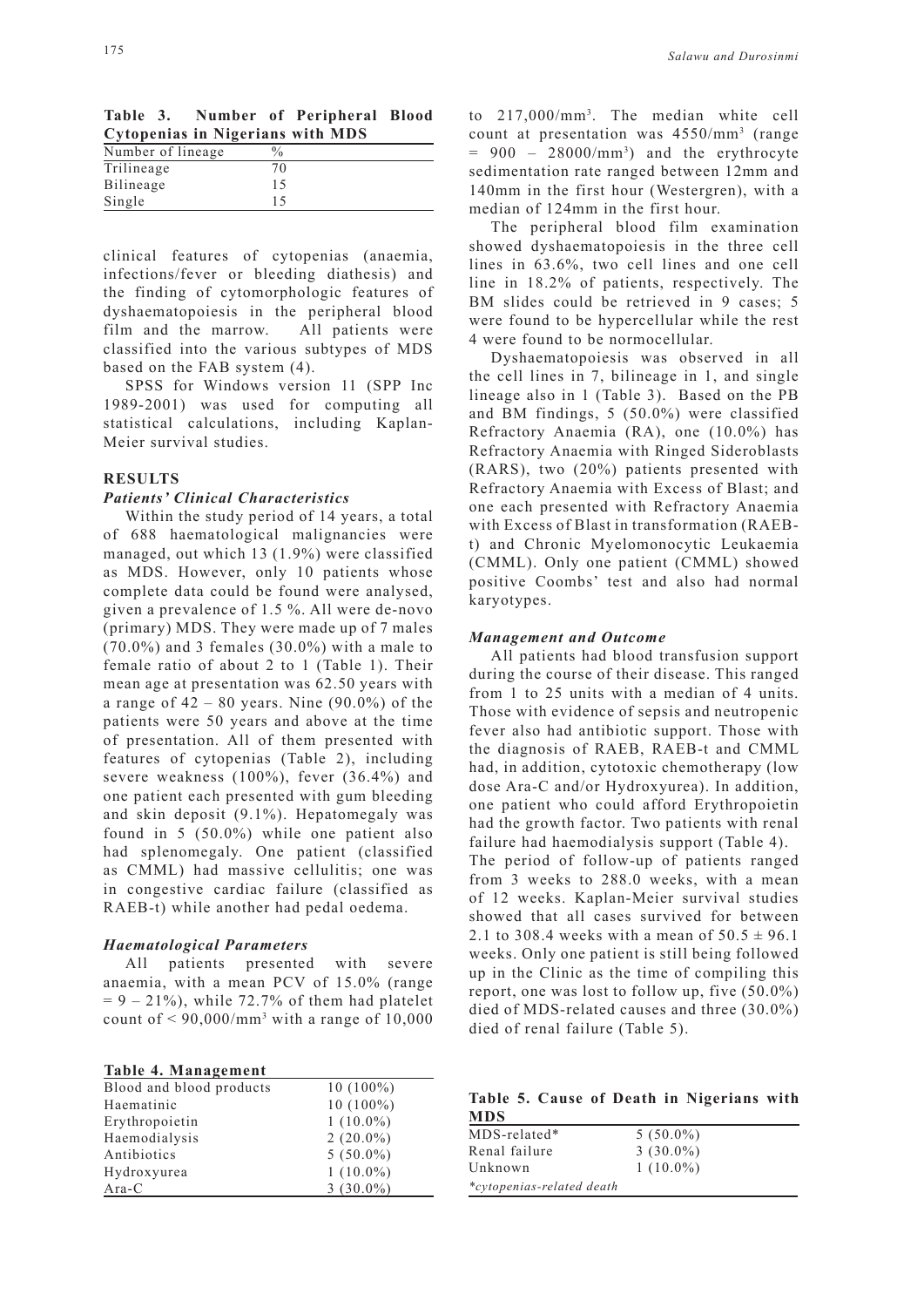### **DISCUSSION**

The clinico-pathological features of Nigerians with myelodysplastic syndromes (MDS) were analysed in this study (Table 1). The prevalence of 1.5% of obtained from this study suggests that it is not a common malignancy in this environment when compared with others earlier reported from this same institution (9,10). The majority of our patients (90.0%) were aged 50 years or above, with none below 40 years. This distribution is in keeping with published works in other parts of the world  $(1,11,12)$ .

With the exception of skin deposit found in one patient, all the other manifestations were cytopenia-related, including anaemia, bleeding and infection (Table 2). Symptomatic anaemia necessitating blood transfusion was encountered in all the patients with a mean of 6.7 (range 1- 25) units of blood given. The study however showed that the severity of the anaemia has no correlation with the number of cell lines (Table 3) involved in the dyshaematopoiesis. The use of haemopoietic growth factors (recombinant human erythropoietin [rhEpo] and granulocyte colony stimulating factors [G-CSF]) have been found to useful in the management of anaemia in MDS as it may induce longlasting improvement of haemoglobin levels and does not increase the risk for leukaemic transformation (13). However, because of the cost, only 1 of our patients who could afford some doses of rhEpo had the growth factor, which was however not found to be effective. Studies have however shown that best results are obtained when rhEpo is combined with G-CSF(14). Although only one patient presented with marked leucopenia, and three with significant neutropenia (Tables 1 and 2), more than 50% of them presented with features of infection at presentation. Studies of patients with MDS have suggested several factors including abnormalities of cytokine elaboration(15), reduction in oxygen intermediates production and phagocytosis in both polymorphs and monocytes(16) and low amount of important granules such as myeloperoxidase, elastase, lysozymes and super oxide anion (17), as being responsible for their increased susceptibility to infection. However, infection was not found to increase mortality in our patients as reported in some cohort (18).

Cancer management in Nigeria is faced with some problems (19), ranging from inadequate laboratory facilities, non-availability of some essential drugs (cytotoxic) and supportive drugs (growth factors), scarcity of free voluntary blood donors to provide the necessary blood support, poverty of majority of our patients to fund their treatment, and the believe in the community on the aetiopathogenesis of cancers which made majority of these patient to seek traditional mode of therapy once they are aware of the diagnosis. In view of this, it is not surprising the low survival of 50.5 weeks in this cohort of patients, though better than what was obtained for another malignancy, Multiple myeloma (11 weeks), in the same environment by the same authors (9). Although only one patient was lost to follow-up, mortality was unacceptably high as 90% deaths were recorded and majority of which were cytopenia related (Table 6). This high mortality could be related to already highlighted inadequate definitive and supportive facilities in our environment. By and large, using the FAB classification, our study have also shown the longer periods of survival in RARS and RA subtypes as opposed to other subtypes (1,12,20).

## **REFERENCES**

- 1. Lau LG, Chng WJ, Liu TC, et al. Clinicopathological analysis of myelodysplastic syndromes according to French-American-British classification and International Prognostic Scoring System. Ann Acad Med Singapore 2004;33:589- 95
- 2. Sokol RJ, Hewitt S, Booker DJ. Erythrocyte autoantibodies, autoimmune haemolysis, and myelodysplastic syndromes J Clin Pathol 1989;42:1088- 91
- 3. Young NS. Role of the immune system in the pancytopaenia of MDS and immunosuppressive therapy. Haematology 2002;146-50
- 4. Bennet JM, Catovsky D, Daniel MT, et al. Proposals for the classification of the myelodysplastic syndromes. Br J Haematol 1982;51:189-99
- 5. Harris NL, Jaffe ES, Dieboid J, et al. World Health Organization Classification of Neoplastic Diseases of the Haematopoietic and Lymphoid Tissues. J Clin Oncol;1999;17:3835-49
- 6. Greenberg P, Cox C, LeBeau MM, et al. International scoring system for evaluating prognosis in myelodysplastic syndromes Blood 1997;89:2079-88
- 7. Cramer M, Garcia I, Massé J, et al. Erythroblastic Synartesis: An